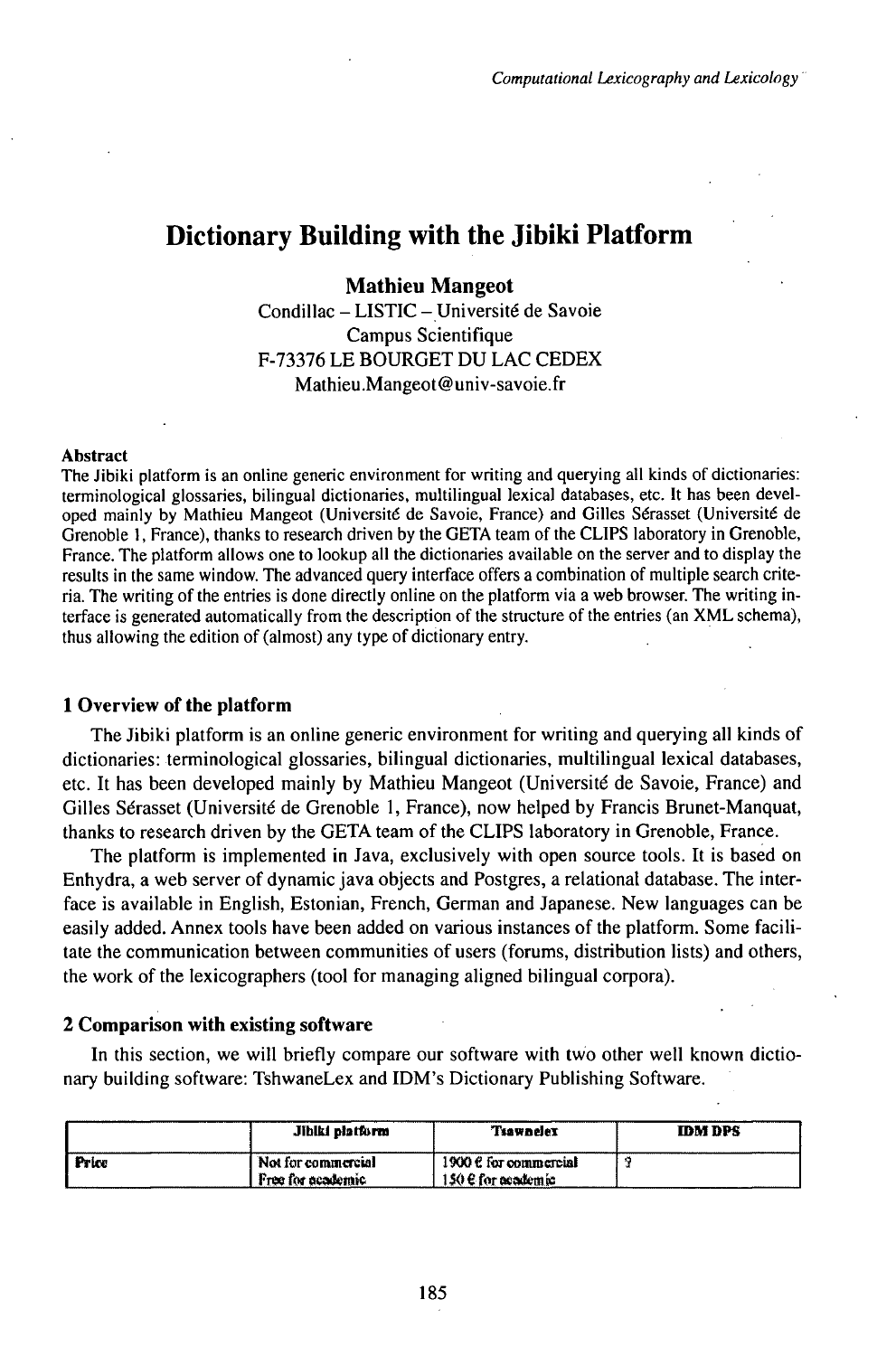| <b>Online searching</b>              | Yes.         | Yes          | Unclear  |  |
|--------------------------------------|--------------|--------------|----------|--|
| Online editing                       | Yes          | No           |          |  |
| Jhkode handling                      | Yes          | Yes          | Yes      |  |
| <b>XML</b> structure                 | Yes          | Unclear      | Yes.     |  |
| Importing existing XML<br>dictionary | Yes          | No           | Νo       |  |
| Corpus handling                      | Not included | Not included | Included |  |

### **3 Projects currently using the platform**

The platform is currently used by three lexicographical or terminological projects.

#### *3.1 Papillon Project*

This project,<sup>1</sup> launched in 2001, is at the origin of the building of the platform. Its main goal is the construction of a multilingual lexical database with a pivot structure covering among others the'following languages: Chinese, English, French, German, Japanese, Lao, Malay, Thai and Vietnamese. The resulting resources are publicly available and free of rights. The projects is open to all those who are interested in these languages.

## *3.2GDEFProject*

The GDEF<sup>2</sup> (Great Estonian-French Dictionary) started in 2003. Its goal is to build a bilingual Estonian-French dictionary of about 80,000 entries, by a team of 8 people made of linguists, as well as Estonian and French translators.

#### 3.3 LexALP Project

The European project LexALP, launched in 2005, use the Papillon platform in order to develop a terminological database of legal and administrative terms in the main Alpine languages French, German, Italian and Slovene).

#### **4 Dictionary lookup**

The platform allows one to lookup all the dictionaries available on the server and to display the results in the same window. The advanced query interface offers a combination of multiple search criteria on:

• the languages: source, targets, available resources;

• the character string: prefix, suffix, substring;

• the content of the entries: headword, variants, pronunciation, domain, gloss, part-ofspeech, translations, examples, etc.

It is even possible to define new search criteria when a new resource is added by defining common pointers on searchable information parts. In the case where a normal search returned no results, a reverse lookup is also executed.

<sup>&#</sup>x27; http://www.papillon-dictionary.org

<sup>&</sup>lt;sup>2</sup> http://estfra.ee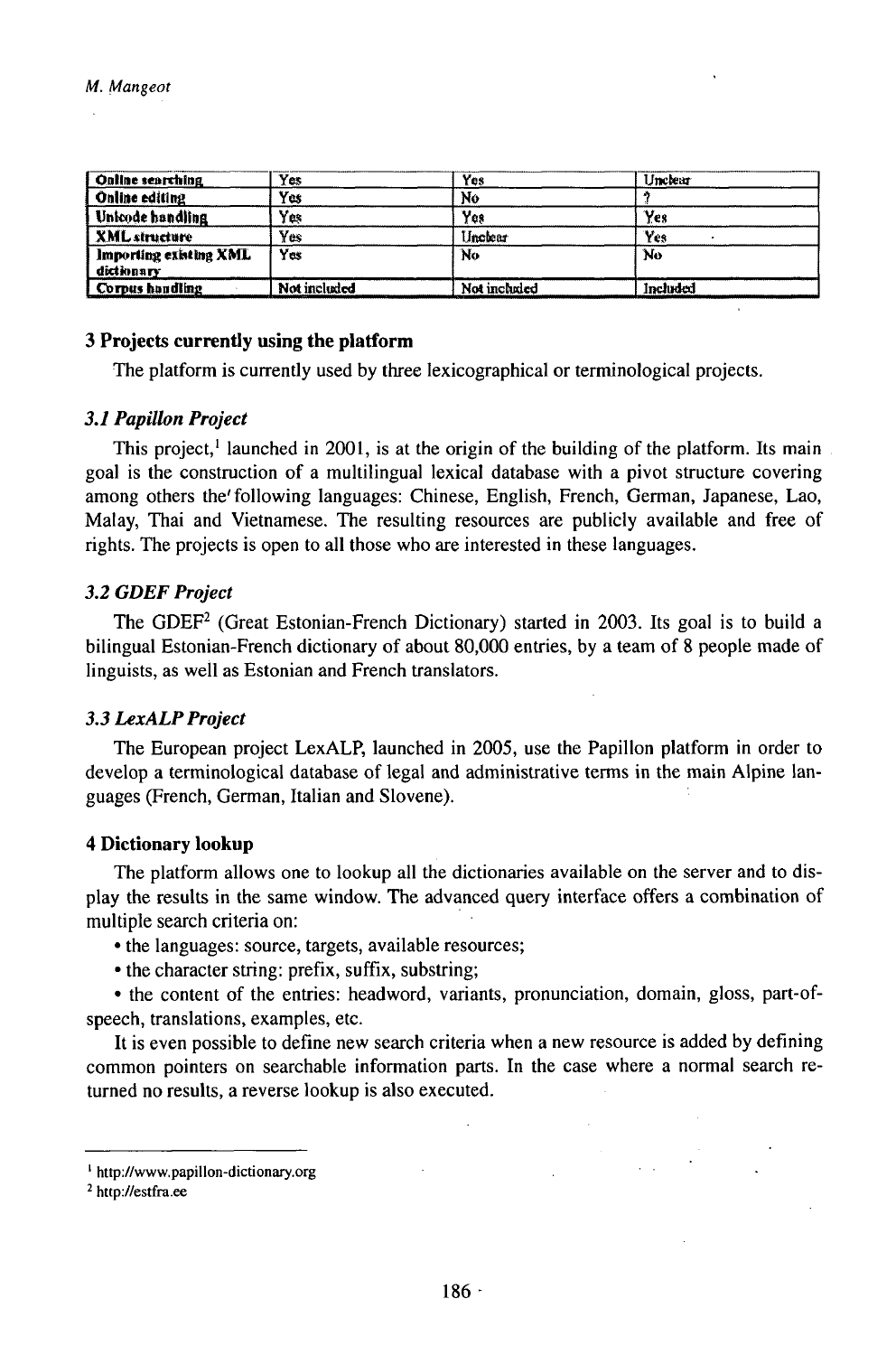#### 5 Entries writing

The writing of the entries is done directly online on the platform via a web browser. The writing interface is generated automatically from the description of the structure of the entries (an XML schema), thus allowing the edition of (almost) any type of dictionary entry.

The interface, built upon an HTML form can also deal with relatively complex structures thanks to more complex interactors that combine the basic HTML ones (text boxes, radio buttons, pop-up menus). Such example is the list management one that allows the writers to add, delete or reorder elements in a list by simply clicking on a button. These elements can be themselves complex objects containing lists of other objects, etc. A specific module allows the writer to establish links to entries in other resources available on the server. This technique is mainly used for linking an entry to its translation in another language when the translation already exist as a separate entry. The writing process is divided in several steps depending on the project. The GDEF is the most complete with three steps:

1) A contributor writes an entry;

2) It is next revised by a reviewer;

3) It is then validated by a validator;

When the entry is validated, it is integrated into the dictionary and all the users can search it.



## Interface d'édition

#### **6 Tasks management**

In order to manage the different tasks and roles, the platform gives the possibility to define groups and access rights. There are several groups with predefined rights:

• If the user is not logged, it can lookup the public resources available on the platform.

• When the user is registered and logged, s/he is included de facto in the *contributors* group and can contribute through the entry writing interface.